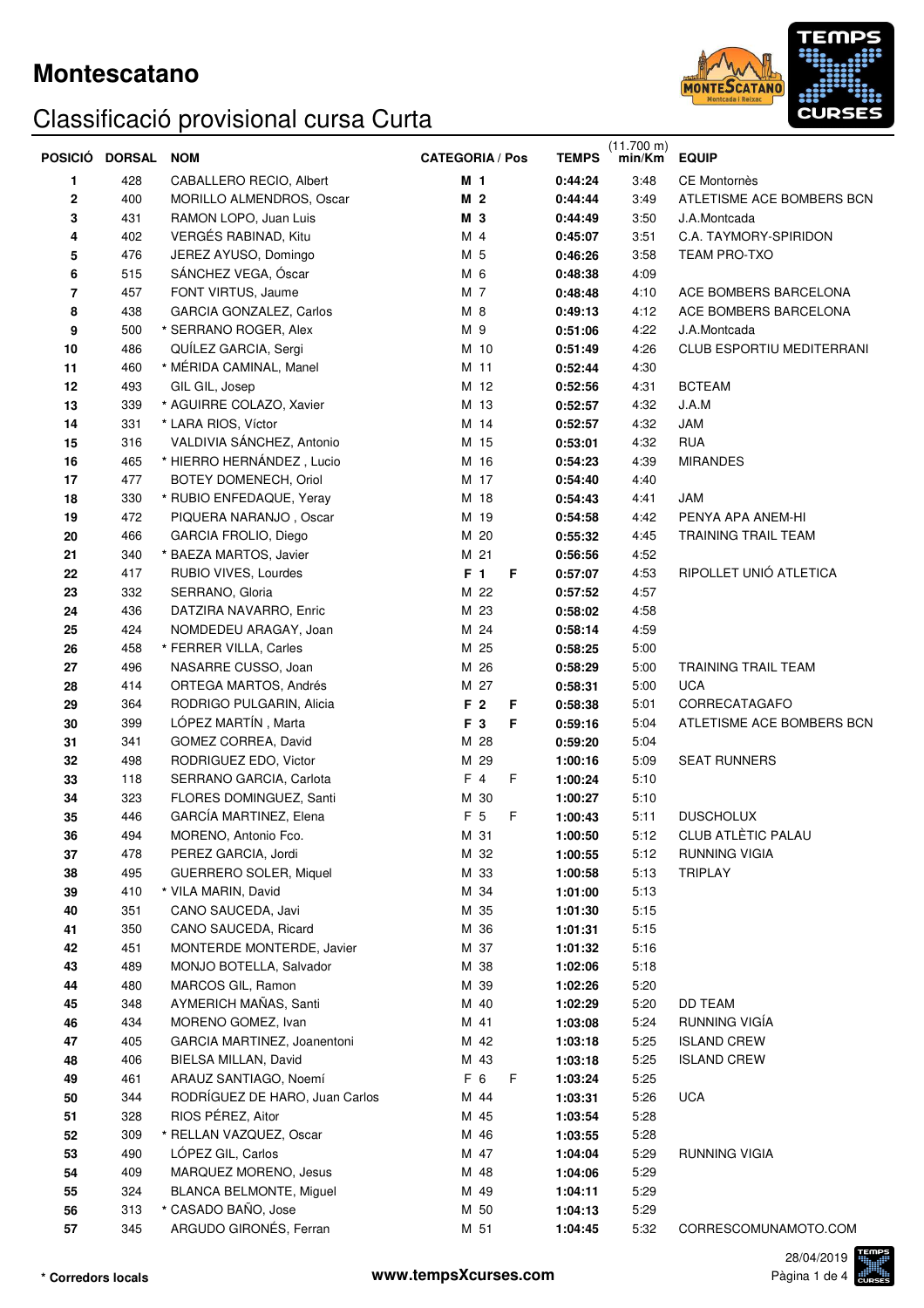

|     | POSICIÓ DORSAL NOM |                                         | <b>CATEGORIA / Pos</b> | <b>TEMPS</b> | $(11.700 \text{ m})$<br>min/Km | <b>EQUIP</b>              |
|-----|--------------------|-----------------------------------------|------------------------|--------------|--------------------------------|---------------------------|
| 58  | 305                | * UTRERA MENA, Jose                     | M 52                   | 1:04:49      | 5:32                           |                           |
| 59  | 459                | <b>GRANADOS JUAN ANTONIO, Cervantes</b> | M 53                   | 1:04:50      | 5:32                           | C.M. SIGUEME              |
| 60  | 440                | AVILA RECALDE, Alicia                   | F 7<br>F               | 1:05:34      | 5:36                           |                           |
| 61  | 352                | MOLINA CARO, Núria Isabel               | F<br>F 8               | 1:05:37      | 5:36                           | 47 RUNNERS                |
| 62  | 475                | FLORES JIMENEZ, Toni                    | M 54                   | 1:06:18      | 5:40                           |                           |
| 63  | 343                | * VIVES USON, Miquel                    | M 55                   | 1:06:26      | 5:41                           | C.E.VILALLER              |
| 64  | 310                | * SANCHEZ ESCRIGAS, Jordi               | M 56                   | 1:06:26      | 5:41                           |                           |
| 65  | 479                | BELTRAN LILLO, Gonzalo                  | M 57                   | 1:06:28      | 5:41                           |                           |
| 66  | 456                | CABRERA UBEDA, Ivana                    | F 9<br>F               | 1:06:32      | 5:41                           | C.M. SIGUEME              |
| 67  | 413                | SCHMIEDHUBER, Daniela                   | F 10<br>F              | 1:06:37      | 5:42                           |                           |
| 68  | 408                | <b>BLANCO LEAL, Manolo</b>              | M 58                   | 1:06:53      | 5:43                           | <b>NINGUNO</b>            |
| 69  | 371                | MORE ABAD, Jesús                        | M 59                   | 1:06:58      | 5:43                           | #LLIBERTATPRESOSPOLÍTICS  |
| 70  | 452                | GARCIA MARTINEZ, Encarnación            | F 11<br>- F            | 1:07:06      | 5:44                           | <b>DD TEAM</b>            |
| 71  | 347                | * ALCÁZAR, Roser                        | F 12<br>- F            | 1:07:09      | 5:44                           |                           |
| 72  | 312                | ROMÁN FRANCISCO, Pedro                  | M 60                   | 1:07:09      | 5:44                           |                           |
| 73  | 362                | * CARRASCO DE LA MANO, Miguel Angel     | M 61                   | 1:07:11      | 5:45                           |                           |
| 74  | 369                | RAMIREZ CAÑADA, Carmen                  | F 13<br>- F            | 1:07:17      | 5:45                           | DD TEAM                   |
| 75  | 463                | RICART CAMPOS, Silvia                   | F 14<br>$\mathsf F$    | 1:07:21      | 5:45                           | CEF FEM FORÇA             |
| 76  | 411                | CERVERO CLAVIJO, Yolanda                | F<br>F 15              | 1:07:25      | 5:46                           |                           |
| 77  | 437                | FERNÁNDEZ PÉREZ, Silvia                 | $\mathsf F$<br>F 16    | 1:07:28      | 5:46                           | <b>SIGUEME</b>            |
| 78  | 528                | SEQUERO, Anna                           | F<br>F 17              | 1:07:36      | 5:47                           |                           |
| 79  | 444                | * JIMÉNEZ RINCÓN, Raquel                | F 18<br>$\mathsf F$    | 1:07:37      | 5:47                           |                           |
| 80  | 470                | PODEROSO ISAAC, ISMAEL                  | M 62                   | 1:07:38      | 5:47                           | CEF FEM FORÇA             |
| 81  | 306                | * MARTÍNEZ SEQUERA, Marisol             | F 19<br>$\mathsf F$    | 1:07:42      | 5:47                           |                           |
| 82  | 373                | BACH PUIG, Jordi                        | M 63                   | 1:07:53      | 5:48                           | CARALONIA RUN FOR FREEDOM |
| 83  | 387                | VIVES ESPAÑA, Victor                    | M 64                   | 1:07:57      | 5:48                           |                           |
| 84  | 462                | RIVAS VALLEJO, Antonio                  | M 65                   | 1:08:04      | 5:49                           | <b>UCA</b>                |
| 85  | 368                | MEDINA YUSTE, Elisa                     | F 20<br>$\mathsf F$    | 1:08:05      | 5:49                           | <b>UCA</b>                |
| 86  | 395                | MORALES I GONZÁLEZ, Oscar               | M 66                   | 1:08:10      | 5:50                           | CORREBDN                  |
| 87  | 481                | SORROCHE NIETO, Olalla                  | F 21<br>F              | 1:08:12      | 5:50                           | <b>FISIOLOGIC</b>         |
| 88  | 487                | ROMERA ORTILLES, Esteban                | M 67                   | 1:08:13      | 5:50                           | KM+KM                     |
| 89  | 359                | ARIAS ARIAS, Paki                       | F 22<br>-F             | 1:08:20      | 5:50                           | C.M.SIGUEME               |
| 90  | 474                | POZA IZQUIERDO, Alfredo                 | M 68                   | 1:08:37      | 5:52                           |                           |
| 91  | 416                | RODRIGUEZ MIRALLES, Andrés              | M 69                   | 1:08:40      | 5:52                           |                           |
| 92  | 447                | BALADA LAMPURLANÉS, Pau                 | M 70                   | 1:09:15      | 5:55                           | AURÓS TRAIL RUNNING CLUB  |
| 93  | 448                | MASSAGUER HERRERAS, Alvaro              | M 71                   | 1:09:15      | 5:55                           | RUNBCN                    |
| 94  | 441                | MORUNO CANO, Daniel                     | M 72                   | 1:09:52      | 5.58                           | ELS RUNNERS SUPERGUERRERS |
| 95  | 491                | GARCÍA YESTE, Virginia                  | F 23<br>- F            | 1:09:59      | 5:59                           | RUNNERS TEAM BADALONA     |
| 96  | 361                | BENAVENTE JIMENEZ, M.angels             | F 24<br>F              | 1:10:03      | 5:59                           | CANB                      |
| 97  | 403                | * CASTIELLA BAINAC, Laia                | F 25<br>F              | 1:10:43      | 6:03                           | NOMBRE?                   |
| 98  | 382                | * SANCHEZ CHIA, Jose Luis               | M 73                   | 1:10:50      | 6:03                           | <b>TORPECAMINOS</b>       |
| 99  | 422                | VILLANUEVA MANGAS, Mònica               | F 26<br>$\mathsf F$    | 1:10:55      | 6:04                           | LOS MIÉRCOLES SON DOMINGO |
| 100 | 327                | GARCIA I RUBERT, David                  | M 74                   | 1:11:10      | 6:05                           |                           |
| 101 | 404                | LUIS NÚÑEZ, Laura                       | F 27<br>- F            | 1:11:26      | 6:06                           |                           |
| 102 | 308                | * FINEZ AMPUDIA, Pablo Jose             | M 75                   | 1:11:28      | 6:06                           |                           |
| 103 | 467                | BONILLA ACACIO, Jose Ramon              | M 76                   | 1:11:35      | 6:07                           |                           |
| 104 | 449                | DE PABLO RUIZ, Carles                   | M 77                   | 1:11:38      | 6:07                           |                           |
| 105 | 303                | FERNÁNDEZ BLANCO, Victor                | M 78                   | 1:11:39      | 6:07                           |                           |
| 106 | 356                | SANTOS MARTÍN, Jordi                    | M 79                   | 1:11:40      | 6:08                           |                           |
| 107 | 342                | * JURADO HURTADO, Damián                | M 80                   | 1:11:48      | 6:08                           |                           |
| 108 | 499                | * MOLY FERNANDEZ, Daniel                | M 81                   | 1:11:56      | 6:09                           |                           |
| 109 | 337                | * ALCÁZAR MAS, Alba                     | F 28<br>F              | 1:11:56      | 6:09                           |                           |
| 110 | 329                | FERNÁNDEZ REYES, Cristina               | F 29<br>F              | 1:11:57      | 6:09                           | PIRI                      |
| 111 | 430                | CARDONA OLIVEIRA, Ana                   | F 30<br>F              | 1:12:48      | 6:13                           | C.A. NOU BARRIS           |
| 112 | 370                | GRANADOS RUIZ, Inma                     | F 31<br>F              | 1:12:58      | 6:14                           | DD TEAM                   |
| 113 | 419                | CABOT ABRIL, Marta                      | F 32<br>-F             | 1:13:18      | 6:16                           | C.A.TAYMORY-SP            |
| 114 | 376                | * MANGAS DE ARRIBA, Eva                 | F 33<br>- F            | 1:13:22      | 6:16                           |                           |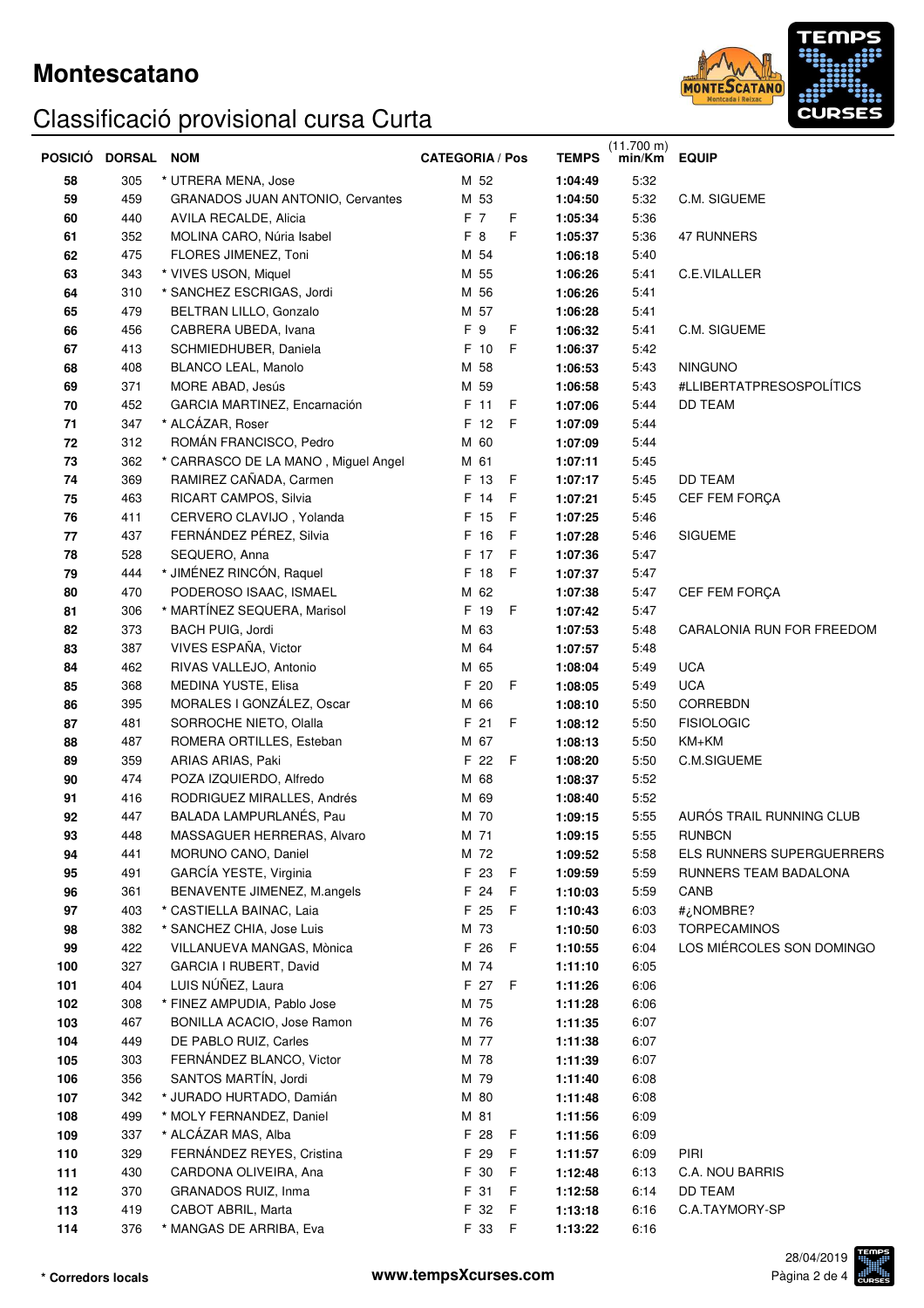

|     | POSICIO DORSAL | <b>NOM</b>                       | <b>CATEGORIA / Pos</b> | <b>TEMPS</b> | $(11.700 \text{ m})$<br>min/Km | <b>EQUIP</b>                    |
|-----|----------------|----------------------------------|------------------------|--------------|--------------------------------|---------------------------------|
| 115 | 326            | SANCHEZ TRAVERIA, Francesc       | M 82                   | 1:13:22      | 6:16                           | <b>INDEPENDENT</b>              |
| 116 | 427            | RODRÍGUEZ LIZ, Eva               | F 34<br>- F            | 1:13:34      | 6:17                           | <b>BCTEAM</b>                   |
| 117 | 367            | ACOSTA, Zamara                   | $\mathsf F$<br>F 35    | 1:13:35      | 6:17                           | <b>BCTEAM</b>                   |
| 118 | 421            | MITJAVILA I MOIX, Jordi          | M 83                   | 1:13:56      | 6:19                           | CATALONIA RUN FOR FREEDOM       |
| 119 | 336            | GARCIA PELAEZ, Milagros          | F 36<br>F              | 1:14:00      | 6:19                           | <b>DD TEAM</b>                  |
| 120 | 307            | * PARRA MAS, Javi                | M 84                   | 1:14:12      | 6:21                           |                                 |
| 121 | 333            | * NAVARRA, Cristina              | F 37<br>- F            | 1:14:22      | 6:21                           | <b>RIERA</b>                    |
| 122 | 429            | PEREZ PINILLA, CONCORDIO         | M 85                   | 1:14:24      | 6:22                           | CLUB ATLÈTIC CALDERÍ            |
| 123 | 423            | * MAÑÁN CAÑELLAS, Pep            | M 86                   | 1:14:42      | 6:23                           |                                 |
| 124 | 420            | SEGURA MAS, Eli                  | F 38<br>- F            | 1:15:01      | 6:25                           | C.A. TAYMORY-SPIRIDON           |
| 125 | 381            | * CAPELLA GONZÀLEZ, Jordina      | F<br>F 39              | 1:15:17      | 6:26                           |                                 |
| 126 | 375            | GONZALO SANZ, Ricardo            | M 87                   | 1:15:23      | 6:27                           | <b>ALICUENCANO</b>              |
| 127 | 407            | SAN ANDRES SANCHEZ, Sayda        | F 40<br>F              | 1:15:27      | 6:27                           |                                 |
| 128 | 393            | SARMIENTO SANJUAN, Maria José    | F<br>F 41              | 1:15:30      | 6:27                           | <b>RUNNING VIGIA</b>            |
| 129 | 415            | * CABEZA RUIZ, Octavio           | M 88                   | 1:15:39      | 6:28                           |                                 |
| 130 | 301            | * GARCIA BUENO, Miriam           | F 42 F                 | 1:15:50      | 6:29                           | <b>CIM MONTCADA</b>             |
| 131 | 302            | * RODRIGUEZ PUIG, Alejandro      | M 89                   | 1:15:51      | 6:29                           |                                 |
| 132 | 374            | SERRALVO RAMIREZ, Eva            | - F<br>F 43            | 1:16:03      | 6:30                           |                                 |
| 133 | 357            | APPEL, Christine                 | $\mathsf{F}$<br>F 44   | 1:16:48      | 6:34                           | PIRI                            |
| 134 | 372            | MARTÍ ARIAS, Georgina            | F 45<br>F              | 1:16:50      | 6:34                           | PIRI                            |
| 135 | 325            | ALCALÀ PIÑOL, Núria              | F 46<br>-F             | 1:16:52      | 6:34                           |                                 |
| 136 | 425            | GARCIA TALAVERA, David           | M 90                   | 1:16:59      | 6:35                           |                                 |
| 137 | 334            | MORA QUINTANA, Juan Candido      | M 91                   | 1:17:18      | 6:36                           |                                 |
| 138 | 455            | NAGAO DE SOUZA, Juliane          | F 47 F                 | 1:17:27      | 6:37                           |                                 |
| 139 | 383            | MOYA GOMEZ, Sergio               | M 92                   | 1:17:31      | 6:38                           | LOS CARAPAPAS                   |
| 140 | 384            | GARCIA OSUNA, Yolanda            | F 48<br>- F            | 1:17:31      | 6:38                           | LOS CARAPAPAS                   |
| 141 | 397            | RUBIO PEREZ, Cynthia             | F 49<br>F              | 1:18:02      | 6:40                           | <b>CEM</b>                      |
| 142 | 338            | VILLANUEVA CABEZAS, Nuria        | F 50<br>-F             | 1:18:13      | 6:41                           | CANB                            |
| 143 | 355            | DALMASES PEREZ, Toni             | M 93                   | 1:19:04      | 6:45                           |                                 |
| 144 | 354            | SERRET LÓPEZ, Bea                | F 51<br>F              | 1:19:04      | 6:45                           |                                 |
| 145 | 314            | * JURADO GALLEGO, Susana         | F 52<br>F              | 1:19:07      | 6:46                           |                                 |
| 146 | 453            | PÉREZ SÁNCHEZ, Patricia          | F 53<br>-F             | 1:19:09      | 6:46                           | RUN4US                          |
| 147 | 454            | REINA MORENO, Jose Antonio       | M 94                   | 1:19:09      | 6:46                           | RUN4US                          |
| 148 | 484            | PEREZ PERIANES, Manu             | M 95                   | 1:19:57      | 6:50                           | <b>MUGROSO</b>                  |
| 149 | 426            | * ZORNOZA MORENO, Antonio Javier | M 96                   | 1:20:02      | 6:50                           |                                 |
| 150 | 396            | QUESADA RUIZ, David              | M 97                   | 1:20:06      | 6:51                           | <b>ELS RUNNERS SUPERGUERRES</b> |
| 151 | 398            | * GONZÁLEZ CAMPANERO, Rubén      | M 98                   | 1:20:06      | 6:51                           | ELS RUNNERS SUPERGUERRERS       |
| 152 | 366            | FUNALLET PLANAS, Meritxell       | F 54 F                 | 1:20:20      | 6:52                           | CORRECATAGAFO                   |
| 153 | 514            | PÉREZ BLANCO, Luis Enrique       | M 99                   | 1:20:26      | 6:52                           |                                 |
| 154 | 418            | * ZURITA LORENTE, Amadeo         | M 100                  | 1:20:41      | 6:54                           |                                 |
| 155 | 464            | AMORÓS BEJERANO, Raquel          | F 55 F                 | 1:20:52      | 6:55                           |                                 |
| 156 | 388            | * GUARDIOLA LEÓN, Estel          | F 56<br>-F             | 1:20:56      | 6.55                           |                                 |
| 157 | 319            | FERMIN RUIZ, Mari Carmen         | F 57<br>- F            | 1:21:04      | 6.56                           | RUNNING VIGIA                   |
| 158 | 513            | NEVADO LÓPEZ, Juana María        | F 58<br>- F            | 1:21:39      | 6:59                           | <b>BCTEAM</b>                   |
| 159 | 483            | QUINTANILLA SIERRA, David        | M 101                  | 1:21:54      | 7:00                           |                                 |
| 160 | 527            | BALLUS, Anna                     | F 59<br>$\mathsf{F}$   | 1:22:12      | 7:02                           | ONELIFETEAM                     |
| 161 | 320            | FERMIN RUIZ, Silvia              | F 60<br>F              | 1:22:19      | 7:02                           | <b>RUNNIG VIGIA</b>             |
| 162 | 488            | * GONZALO PALAU, Eva             | F 61<br>F              | 1:22:20      | 7:02                           | ONE LIFE TEAM                   |
| 163 | 450            | DIAZ FERNANDEZ, Joana            | F 62 F                 | 1:22:30      | 7:03                           | <b>CORREDORS POLINYA</b>        |
| 164 | 512            | CABALLERO LÓPEZ, Mariano         | M 102                  |              | 7:03                           | corredors polinya               |
|     |                |                                  |                        | 1:22:32      |                                |                                 |
| 165 | 485            | JIMENEZ HERNANDEZ, Pedrin Siscu  | M 103                  | 1:22:52      | 7:05                           | <b>XINO XANO</b>                |
| 166 | 445            | ORTEGA REGALADO, Manuel          | M 104                  | 1:23:09      | 7:06                           | UES@                            |
| 167 | 442            | MILÀ, Meritxell                  | F 63 F                 | 1:23:22      | 7:08                           |                                 |
| 168 | 433            | MURILLO JURADO, Vanessa          | F 64<br>- F            | 1:24:03      | 7:11                           | RUNNING VIGÍA                   |
| 169 | 435            | BONILLA GONZÁLEZ, Jordi          | M 105                  | 1:24:03      | 7:11                           | RUNNING VIGÍA                   |
| 170 | 394            | MONTEJO CASTRO, Ximena           | F 65 F                 | 1:24:08      | 7:11                           |                                 |
| 171 | 469            | TINOCO MORENO, SONIA             | F 66<br>- F            | 1:24:23      | 7:13                           | CEF FEM FORÇA                   |